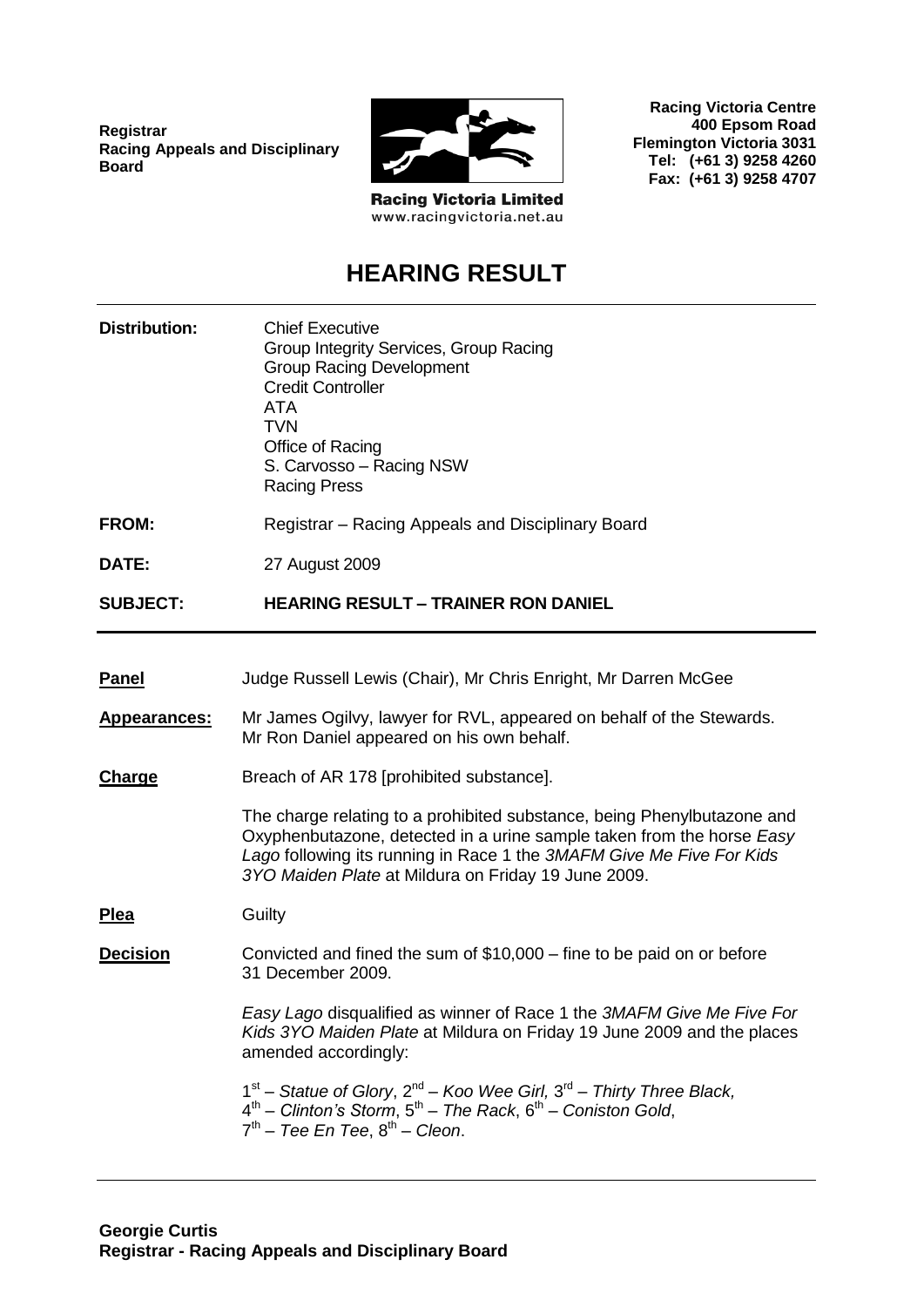# **TRANSCRIPT OF PROCEEDINGS**

# **RACING APPEALS AND DISCIPLINARY BOARD**

\_\_\_\_\_\_\_\_\_\_\_\_\_\_\_\_\_\_\_\_\_\_\_\_\_\_\_\_\_\_\_\_\_\_\_\_\_\_\_\_\_\_\_\_\_\_\_\_\_\_\_\_\_\_\_\_\_\_\_\_\_\_\_

## **HIS HONOUR JUDGE R.P.L. LEWIS, Chairman MR C. ENRIGHT MR D. McGEE**

## **EXTRACT OF PROCEEDINGS**

# **DECISION**

#### **TRAINER: RON DANIEL**

#### **MELBOURNE**

#### **THURSDAY, 27 AUGUST 2009**

MR J. OGILVY appeared on behalf of the Stewards

MR R. DANIEL appeared on his own behalf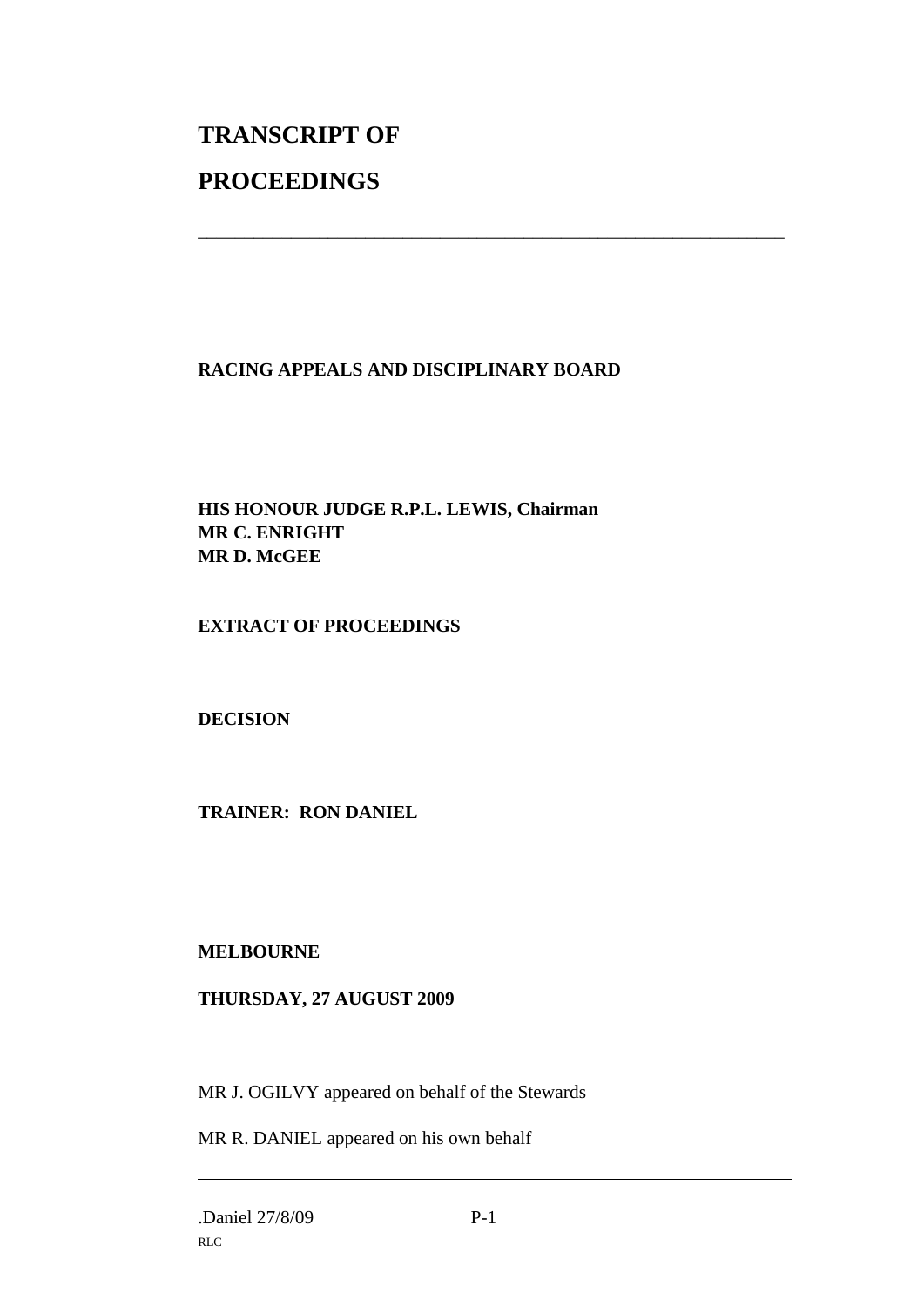CHAIRMAN: In this case, Mr Daniel has pleaded guilty to the charge of bringing a horse with a prohibited substance, namely, phenylbutazone, in its system. The evidence shows that Mr Daniel was not directly responsible in any way for the wrong horse receiving the bute. However, it is knowledge that responsibility stops with him and had he had in place a better system, the incident would not have occurred. It indicates a lack of care on Mr Daniel's part. Indeed, the system in force at the time, mixing horses of another trainer with his own horses indeed represents a very sloppy practice.

Mr Daniel has informed the board that he has put in place a different system now, namely, the numbering of the horses' stables and the insistence that whenever a horse is treated, two people be present, so that the risk of wrong identification is kept to a minimum.

The Board thinks that there are other things that can be done. It depends on how well numbered the stalls are. They ought to be clearly numbered with a number which is a fixture and perhaps if Mr Daniel was in any doubt about other aspects which could be put in place, the Board suggests that he have a talk to the stewards immediately after this appeal is heard and determined.

The Board is well satisfied that there is no malpractice involved here. There is no deceitful activity at all on the part of Mr Daniel.

The Board takes into account Mr Daniel's plea of guilty. The Board is satisfied that he is remorseful for what occurred. He gains no credit from the fact that